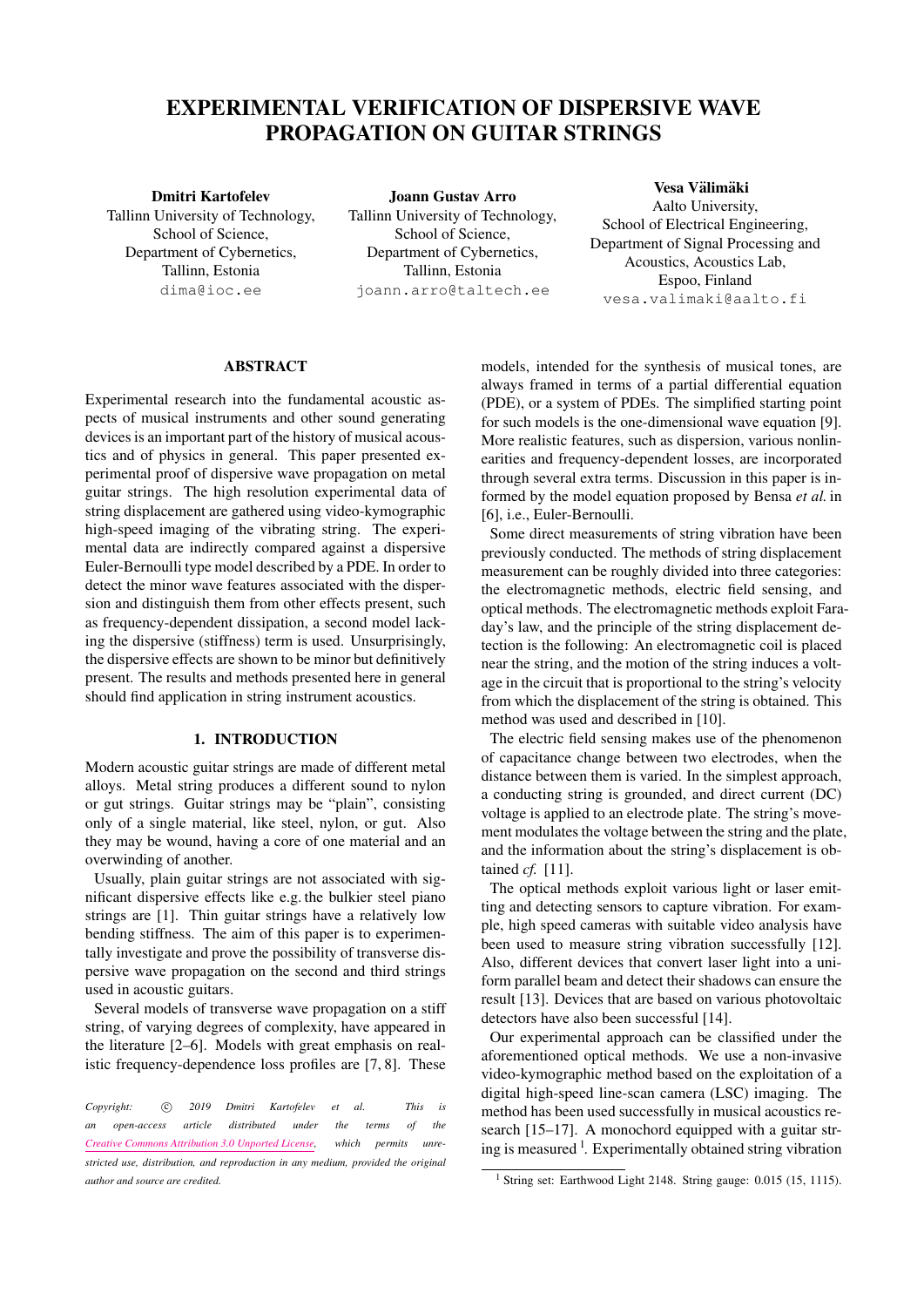<span id="page-1-1"></span>

Figure 1. Operating principle of the LSC compared to an ordinary high-speed camera. Geometry of the area that is being imaged is shown on the white screen with the dashed red lines. Placement of the LSC with respect to the string vibrating in the z-direction while recording the vibration.

<span id="page-1-3"></span>

Figure 2. LSC recording string displacement. Crosssection of the recorded string is shown with the grey bullet.

data are then compared directly or indirectly against theoretical models, expanded upon below, with the aim to deduce some beneficial observations and reach conclusions.

Organisation of the paper is the following: Sec. [2](#page-1-0) explains the experimental approach and set-up; Sec. [3](#page-2-0) presents the dispersion analysis of the dispersive Euler-Bernoulli type model [\[6\]](#page-7-2). Numerically integrated solution of this model is presented and compared against its dispersion analysis; Sec. [4](#page-4-0) presents a simpler time-stepping model of lossy non-dispersive string vibration, that is used here to identify dispersive features present in experimental data, and to distinguish them from other effects, such as frequencydependent dissipation; Sec. [5](#page-5-0) presents the experimental results and compares them against our assumptions and presented theory (the simplified model). Analysis and discussion of the results is directly informed by the Euler-Bernoulli type model; Sec. [6](#page-6-0) concludes the paper.

#### 2. EXPERIMENTAL MEASUREMENTS

<span id="page-1-0"></span>The string displacement is measured using a LSC. The camera produces two-dimensional digital images (not videos) called the *kymographs*. The geometry of a digital imaging sensor of the LSC differs from a commonly used video camera. Usually, the video camera sensor pixels are placed in rows and columns forming a grid. The LSC sensor consists only of a single pixel array, referred here to, as the *line*, see Fig. [1.](#page-1-1) While filming the camera continuously stacks these lines to form an image. In addition, the global shutter technology allows for all pixels in a line to work



<span id="page-1-4"></span>

Figure 3. (a) Kymograph of vibrating string. Image recorded at 44 100 lines/s. String displacement  $u(x_m, t)$ tracking with line convolution method [\(2\)](#page-1-2) is shown with the overlaid dashed line. (b) Calibrated string displacement time-series corresponding to the kymograph above.

<span id="page-1-5"></span>

Figure 4. Dual polarisation measurement set-up [\[15\]](#page-7-11).

as one (collect light simultaneously), preventing any image distortions to influence the recordings. Figures [1](#page-1-1) and [2](#page-1-3) show the perpendicular placement of the LSC with respect to the string while recording.

The string displacement time-series extraction from a kymograph is based on the discrete one-dimensional convolution integral of the individual kymograph lines

$$
c[i] = (p * k)[i] = \sum_{n = -\infty}^{\infty} p[n] k[i - n],
$$
 (1)

where  $i \in [1, 1024]$  is the pixel number in any given line,  $p[i]$  is the image depth or colour value in bits, and  $k[i]$  is the convolution kernel — the image feature we are interested in. The kernel is selected to be roughly similar in shape to the string (its image), this guarantees that the convolved line  $c[i]$  will have a clear maximum (or minimum) that will coincide with the string position [\[16\]](#page-7-13). Thus, for any given line the pixel corresponding to string position

<span id="page-1-2"></span>
$$
i = \arg \max c[i] \quad \text{(or } i = \arg \min c[i]). \tag{2}
$$

This procedure is repeated for all kymograph lines. Figure [3a](#page-1-4) shows an example kymograph and the result of the image analysis. Figure [3b](#page-1-4) shows the calibrated time-series where the line number is multiplied by  $dt = 1/44100$ s since the camera is recording at audio sampling rate of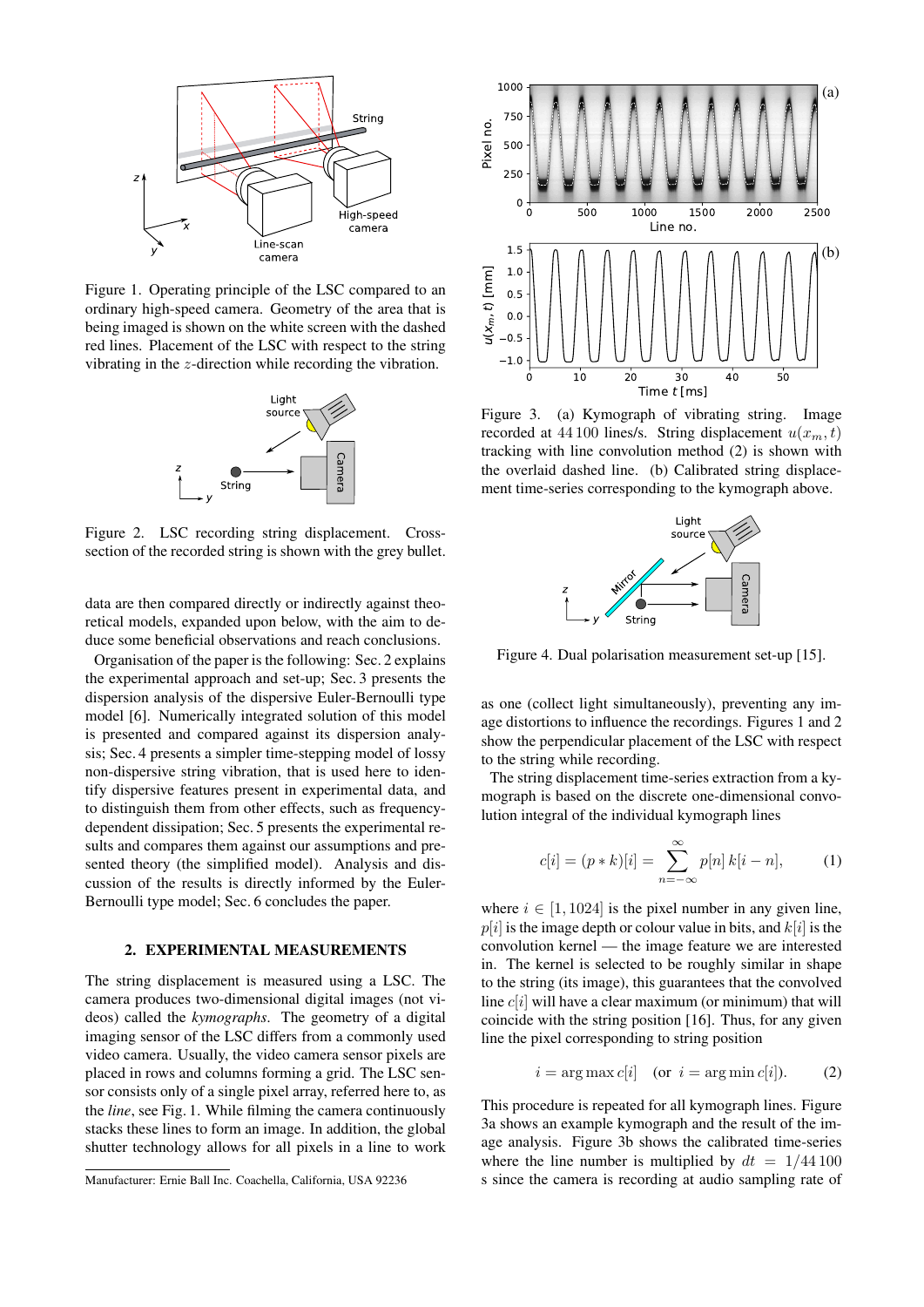<span id="page-2-1"></span>

Figure 5. Schematic of the problem studied. Triangular shaped initial condition exited at  $x = x_e = L/4$  is shown with the solid black line, and the corresponding traveling waves (overlapping) are shown with the green line. The dashed line shows the string displacement at one half of the period. Vertical dash-dotted line shows the measurement coordinate  $x = x_m$  used in the experiment.

44 100 lines/s, and the pixel number i is multiplied by  $dx$ which value is determined by filming an object (high-contrast calibration sheet) with known dimensions.

#### 2.1 Proof of planar vibration

In case a dual-polarisation measurement is required the LSC is used in combination with a mirror. The mirror is placed behind the string under a 45° angle with respect to the optical axis of the camera, as shown in Fig. [4.](#page-1-5) One half of the kymograph will contain displacement data for the vertical  $z$ -axis, and the other half for the horizontal  $y$ -axis.

The following method of controlled and repeatable string excitation is used in this study. The method is based on the fact that a thin cotton thread, when under great tensile load, snaps quite rapidly when heated abruptly (burned with a flame). The thread is looped around the string at the desired excitation point  $x = x_e$  along the string's speaking length, the string is then displaced to a suitable initial amplitude A in the desired direction with respect to the LSC. This procedure creates a triangular shaped initial condition shown in Fig. [5.](#page-2-1) Figure [6](#page-2-2) shows that the guitar string exited in such a manner is capable of sustained planar vibration. At least for *some* time after the excitation.

#### 3. DISPERSIVE STRING MODEL

<span id="page-2-0"></span>The planar transverse vibration of a lossy stiff string can be described by

<span id="page-2-3"></span>
$$
\frac{\partial^2 u}{\partial t^2} = c^2 \frac{\partial^2 u}{\partial x^2} - \gamma^2 \frac{\partial^4 u}{\partial x^4} - 2\alpha \frac{\partial u}{\partial t} + 2\beta \frac{\partial^3 u}{\partial x^2 \partial t}, \quad (3)
$$

where  $u(x, t)$  is the string displacement in z-direction and the non-negative  $\alpha$ ,  $\beta$ ,  $\gamma$  and c are the system parameter. The first term on the right-hand side of the equation, in the absence of the others, gives rise to ideal wave vibration, with traveling wave speeds  $c$  [\[9\]](#page-7-5). The second term introduces dispersion and is responsible for frequency-dependent wave velocity where constant  $\gamma$  is proportional to the bending stiffness. Last two terms allow for losses, and if  $\beta \neq 0$ , decay rates are frequency-dependant.

<span id="page-2-2"></span>

Figure 6. Persistent planar vibration. String displacement u is recorded at  $x = x_m$  using the measurement set-up shown in Fig. [4.](#page-1-5) Subscripts  $y$  and  $z$  indicate the direction of vibration as shown in Figs. [1](#page-1-1) and [4.](#page-1-5)

#### 3.1 Dispersion analysis and characteristic equation

The solution to Eq. [\(3\)](#page-2-3) is assumed in the form

<span id="page-2-5"></span> $\varsigma$ +

<span id="page-2-4"></span>
$$
u \simeq u_0 e^{\varsigma t + i\kappa x},\tag{4}
$$

where the complex frequency  $\varsigma = \varsigma(\kappa)$  is a function of wavenumber  $\kappa$  and  $\kappa \in \mathbb{R}^+$ , i is the imaginary unit, and  $u_0$ is an initial amplitude. Solving the characteristic equation

$$
\varsigma^2 + 2q(\kappa)\varsigma + r(\kappa) = 0,\tag{5}
$$

where

$$
q(\kappa) = \beta \kappa^2 + \alpha, \quad r(\kappa) = c^2 \kappa^2 + \gamma^2 \kappa^4, \tag{6}
$$

for  $\varsigma$  gives

$$
=-q \pm \sqrt{q^2 - r}.\tag{7}
$$

These roots determine the behaviour of the general solution [\(4\)](#page-2-4) of Eq. [\(3\)](#page-2-3). Condition that the initial value problem corresponding to Eq. [\(3\)](#page-2-3) be well posed is that roots [\(7\)](#page-2-5) have real parts which are bounded from above as a function of  $\kappa$ ; this is to say that solution growth can be no faster than exponential, see assumption [\(4\)](#page-2-4). Another physically relevant condition is that roots [\(7\)](#page-2-5) have non-positive real parts for all  $\kappa$ , so that all exponential solutions are non-increasing (infinite string displacement). This condition is satisfied because  $q(\kappa) > 0, r(\kappa) > 0$  for positive  $\kappa$ . We rewrite the complex frequency using new variables

<span id="page-2-6"></span>
$$
\varsigma = \text{Re}(\varsigma) + \text{Im}(\varsigma) = \sigma + \mathrm{i}\omega. \tag{8}
$$

Substituting [\(8\)](#page-2-6) into general solution [\(4\)](#page-2-4) gives

$$
u \simeq u_0 e^{(\sigma + i\omega)t + i\kappa x} = u_0 e^{\sigma t} e^{i(\omega t + \kappa x)}, \tag{9}
$$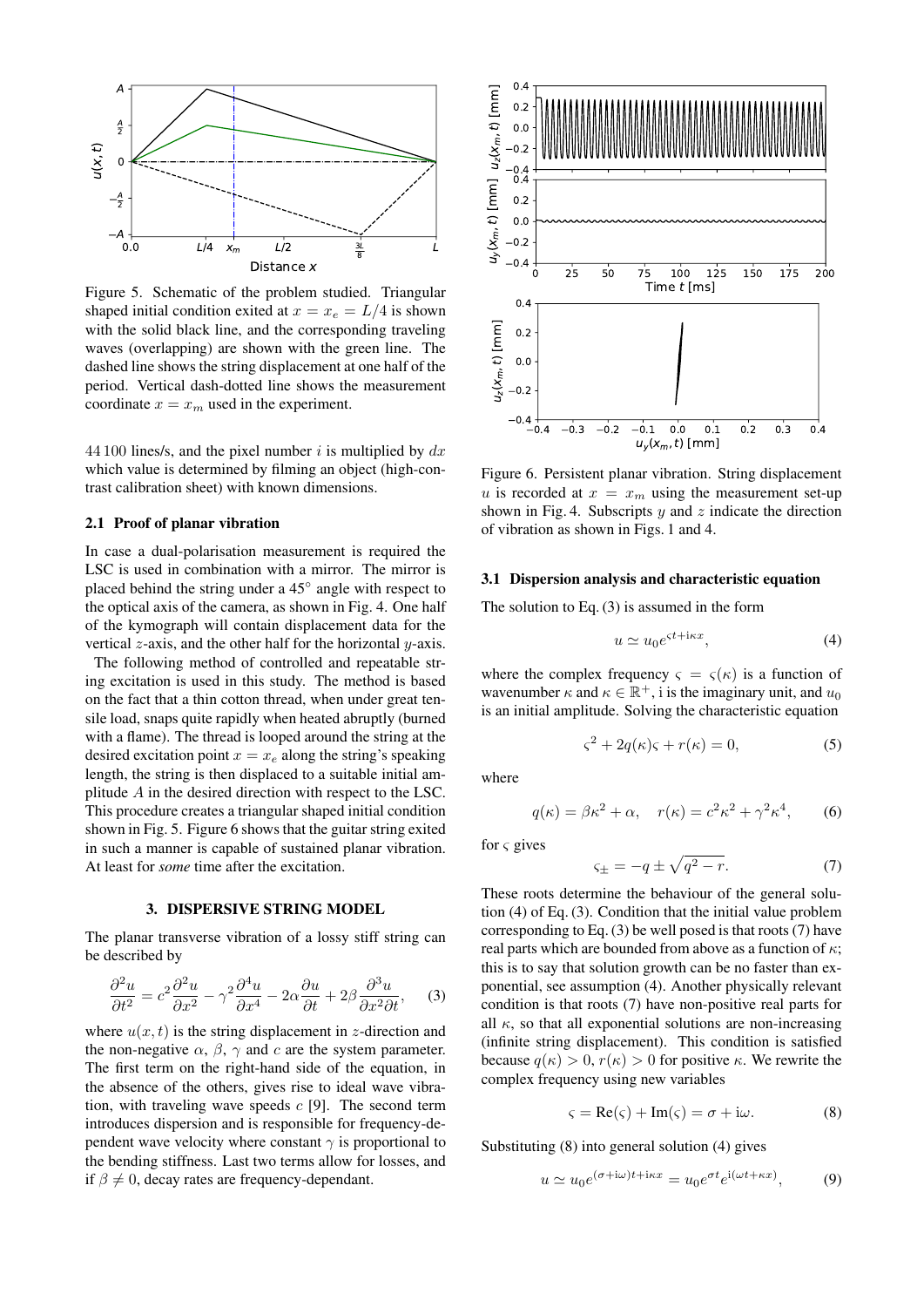<span id="page-3-2"></span>

Figure 7. Losses  $\sigma(\kappa)$  corresponding to Eq. [\(3\)](#page-2-3) shown for parameter values [\(12\)](#page-3-0).

from here it is easy to see that imaginary part of roots [\(7\)](#page-2-5) corresponds to oscillation frequencies, and real part

<span id="page-3-6"></span>
$$
\sigma(\kappa) = -q = -\alpha - \beta \kappa^2,\tag{10}
$$

to losses. Clearly, for real wavenumbers  $\kappa$  such that  $q^2\leq r$ imaginary part

$$
\omega(\kappa) = \sqrt{q^2 - r} =
$$
  
=  $\sqrt{-(\alpha + \beta \kappa^2)^2 + c^2 \kappa^2 + \gamma^2 \kappa^4} \neq 0$ , (11)

and the resulting string vibration corresponds to normal damped wave propagation. For realistic values of parame-ters in [\(3\)](#page-2-3), the condition  $q^2 \le r$  (traveling wave solution) holds for the vast majority of the audible frequency range. Also, notice that for  $\alpha, \beta \ge 0$ , loss  $\sigma = -q$  depends on  $\kappa$ , the damping rates are wavenumber and thus frequency dependent, moreover, the losses increase as a function of  $\kappa$ . On the other hand, if  $q^2 > r$ , then both roots [\(7\)](#page-2-5) are purely real and non-positive, yielding damped non-traveling solutions. A more detailed analysis of this model has been performed by Bensa *et al.* in [\[6\]](#page-7-2).

In order to demonstrate the obtained analytic results realistic parameter values, taken from [\[6\]](#page-7-2), for Eq. [\(3\)](#page-2-3) are chosen as follows:

<span id="page-3-0"></span>
$$
c \simeq 200 \frac{\text{m}}{\text{s}}, \ \gamma \simeq 1 \frac{\text{m}^2}{\text{s}}, \ \alpha \simeq 1 \frac{1}{\text{s}}, \ \beta \simeq 10^{-4} \frac{\text{m}^2}{\text{s}}.
$$
 (12)

These values correspond to a highly dispersive piano string rather than the guitar string considered below. In further discussion we are ignoring small wavenumber (extremely long wavelength) modes (in this case  $\kappa \lesssim 0.760)^2$  $\kappa \lesssim 0.760)^2$ . The behaviour for  $\kappa \leq 0.760$  is most likely non-physical due to the heuristics of the manner in which Eq. [\(3\)](#page-2-3) was derived. Additionally, wave motion related to these wave components is outside the audible range of wavenumbers.

Figure [7](#page-3-2) shows the decay curve for the selected parameters [\(12\)](#page-3-0). As expected the exponential decay rates become greater as a function of  $\kappa$ . Phase velocity  $v_p(\kappa)$  =  $\omega/\kappa$  and group velocity  $v_q(\kappa) = d\omega/d\kappa$  curves are shown in Fig. [8.](#page-3-3) For all  $\kappa > 0$ ,  $v_q > v_p$  which means that with the passage of time a pulse propagating on the string will distort in a manner such that a high-frequency oscillating tail will tend to appear in front of the pulse.

<span id="page-3-3"></span>

Figure 8. Group velocity, shown with the solid line, and phase velocity, shown with the dashed line, corresponding to Eq. [\(3\)](#page-2-3) and calculated for parameter values [\(12\)](#page-3-0).

<span id="page-3-4"></span>

<span id="page-3-7"></span>Figure 9. Group delay corresponding to Eq. [\(3\)](#page-2-3) shown for parameter values [\(12\)](#page-3-0).

This type of dispersion is referred to as the *anomalous* dispersion. The group delay, unit length multiplied by the inverse of the group velocity, shown in Fig. [9](#page-3-4) also confirms that high-frequency wave components travel faster than the low-frequency ones. This behaviour can be confirmed by numerically integrating Eq. [\(3\)](#page-2-3). The initial value problem is solved on an infinite half-plane  $x \in (-\infty, \infty)$ ,  $t \in [0, \infty)$  to eliminate any effects of wave interactions for  $t \gg 1$  caused by the fast traveling high-frequency wave components reflecting from the edges of a finite integration domain. We select a bell-shaped initial condition

<span id="page-3-5"></span>
$$
u(x,0) = A \operatorname{sech}^2 \eta x = \frac{4Ae^{2\eta x}}{(1 + e^{2\eta x})^2},\qquad(13)
$$

where  $A = 2$  mm is the string amplitude,  $\eta = 2$  is the pulse width parameter. This parameter selection results in an approximately 2 m wide pulse — not too dissimilar from the realistic wavelengths found in string instruments. Figure [10](#page-4-1) shows the integration result for parameter values [\(12\)](#page-3-0) and for three space positions. The pulse evolution is exactly as predicted by the dispersion analysis. A dispersive high-frequency oscillating tail emerges in front of the main pulse by arriving earlier and becomes more prominent further the pulse propagates.

A careful look at the expressions of the phase and group velocities reveals that  $\lim_{\kappa \to \infty} v_p = \infty$  and  $\lim_{\kappa \to \infty} v_q =$  $\infty$ . These results are clearly not physical. In a realistic physically-sound models these curves should plateau out to some finite *dynamic* velocity value. One could fix this *problem* by adding appropriate small magnitude higher or-der terms to model [\(3\)](#page-2-3). Once again, as in the case  $\kappa \ll 1$ ,

<span id="page-3-1"></span><sup>&</sup>lt;sup>2</sup> Criterion for determining the value: solve  $dv_q/d\kappa = 0$  for  $\kappa > 0$ .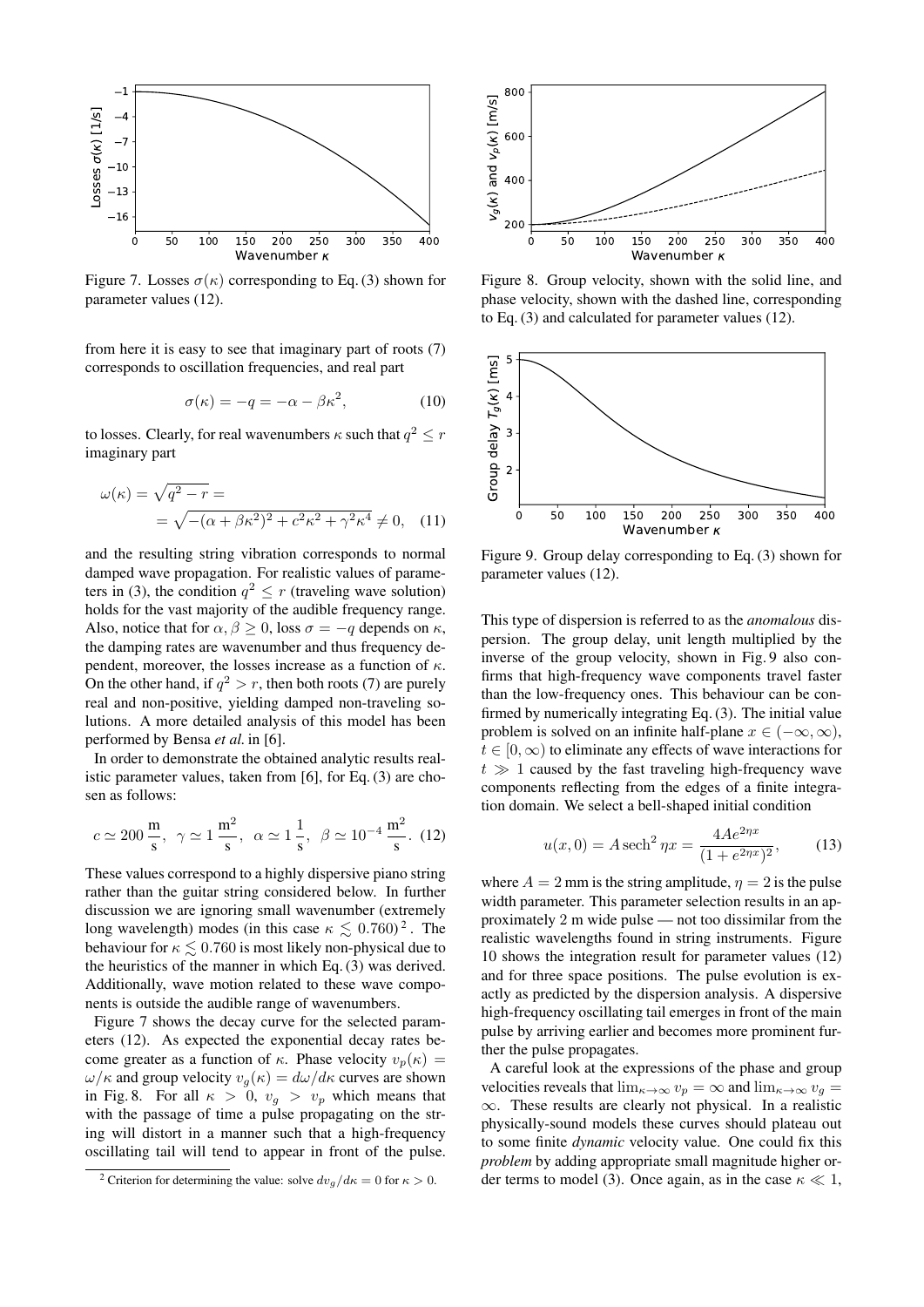<span id="page-4-1"></span>

Figure 10. (a) Numerical integration of the initial value problem corresponding to Eq. [\(3\)](#page-2-3), initial condition [\(13\)](#page-3-5) and parameter values [\(12\)](#page-3-0). Results are shown for space positions:  $x_1 = \pm 7.50$  m,  $x_2 = \pm 48.75$  m,  $x_3 = \pm 90.00$ m. (b) Magnified pulse shape, case  $x = x_2$ . (c) Magnified pulse shape, case  $x = x_3$ .

we conclude that this behaviour is non-physical and luckily for us outside the audible range of frequencies.

#### 4. NON-DISPERSIVE STRING MODEL

<span id="page-4-0"></span>In order to identify the high-frequency and low-amplitude dispersive wave propagation in the experimental measurements presented below, we also consider a non-dispersive model with frequency-independent loss. The heuristics of our approach are directly determined by the d'Alembert formula (traveling wave solution). Modeling approach pre-sented here is similar to [\[18,](#page-7-14) [19\]](#page-7-15).

We consider vibration of a lossy ideal string described by wave equation

<span id="page-4-2"></span>
$$
\frac{\partial^2 u}{\partial t^2} = c^2 \frac{\partial^2 u}{\partial x^2} - 2\alpha \frac{\partial u}{\partial t},\tag{14}
$$

where  $u(x, t)$  is the displacement,  $c = \sqrt{T / \mu}$  is the speed of the waves traveling on the string,  $T$  is the tension and  $\mu$ is the linear mass density (mass per unit length) of the string. In the context of a real string Eq. [\(14\)](#page-4-2) can be used as an approximation of thin homogeneous elastic string vibration under a small amplitude restriction. In this case wave speed  $c = \sqrt{T/(\rho A_{\rm o})}$ , where  $\rho$  is the volumetric density,  $A_{\circ} = \pi r^2$  is the cross-section area of a cylindrical string, and  $T$  is the tension. Second term on the right-hand side of [\(14\)](#page-4-2) introduces frequency-independent loss, much the same way as in Eq. [\(3\)](#page-2-3). It is easy to show that for  $\alpha > 0$  all frequency components will decay  $\sim e^{-\alpha t}$ . As in the case [\(3\)](#page-2-3), this term can be seen as a perturbation term acting on the wave equation in the following form:

<span id="page-4-3"></span>
$$
\frac{\partial^2 u}{\partial t^2} = c^2 \frac{\partial^2 u}{\partial x^2},\tag{15}
$$

thus its linear effects on the final solution can be added separately. For now we focus on Eq. [\(15\)](#page-4-3). It is well known that Eq. [\(15\)](#page-4-3) has an analytical solution. For infinite string (ignoring boundary conditions for now), for initial conditions  $u(x, 0) = u_0(x)$ , and  $\frac{\partial u(x, 0)}{\partial t} = 0$  the solution takes the following form:

<span id="page-4-4"></span>
$$
u(x,t) = \frac{1}{2} (u_0(x-ct) + u_0(x+ct)).
$$
 (16)

This solution represents a superposition of two traveling waves:  $u_0(x - ct)/2$  moving to the right (positive direction of the x-axis); and  $u_0(x + ct)/2$  moving to the left. Function  $u_0/2$  describes the shape of these waves and stays constant with respect to  $x$ -axis, as they are translated in opposite directions at speed c.

In general, a wave on any arbitrary segment of the string can be understood as a sum of two traveling waves that do not need to be equal. It can be written as

<span id="page-4-5"></span>
$$
u(x,t) = r(x - ct) + l(x + ct),
$$
 (17)

where  $r(x - ct)$  is the traveling wave moving to the right and  $l(x + ct)$  is the traveling wave moving to the left.

A well-known time-stepping method for implementing d'Alembert formula is the following. We discretise xtplane into  $n \times m$  discrete samples. We discretise the xaxis with grid spacing  $\Delta x = L/n$  where L is the speaking length of the string, and the  $t$ -axis with grid spacing  $\Delta t = t_{\text{max}}/m$ , where  $t_{\text{max}}$  is the integration time. We let  $x_i = i\Delta x$ , where  $0 \le i \le n$  and  $t^j = j\Delta t$ , where  $0 \leq j \leq m$ . From here it follows that  $u_i^j = u(x_i, t^j)$ ,  $r_i^j = r(x_i, t^j)$ , and  $l_i^j = l(x_i, t^j)$ . And, by applying

<span id="page-4-9"></span>
$$
r_i^{j+1} = r_{i-1}^j,\tag{18}
$$

<span id="page-4-10"></span>
$$
l_i^{j+1} = l_{i+1}^j,\tag{19}
$$

for all grid points  $i$  and  $j$  in a sorted order one gets translation of numerical values  $r_i^j$  and  $l_i^j$  propagating in opposite directions with respect to the  $x_i$ -axis. This result agrees with d'Alembert formula [\(16\)](#page-4-4) or [\(17\)](#page-4-5) and can be understood as a digital waveguide based on traveling wave decomposition and use of two delay lines. The equivalence between the model used here and digital waveguide modeling is shown in [\[20\]](#page-7-16).

So far we have not addressed the boundary conditions of Eq. [\(15\)](#page-4-3). We assume that the string is fixed at both ends. The following boundary conditions apply:

<span id="page-4-6"></span>
$$
u(0,t) = u(L,t) = 0, \quad t \in [0, t_{\text{max}}], \tag{20}
$$

where  $t_{\text{max}}$  is the desired integration time. By applying boundary conditions [\(20\)](#page-4-6) to the general solution [\(17\)](#page-4-5) The reflected traveling wave located at  $x = 0$  can be found in the following form:

<span id="page-4-7"></span>
$$
u(0,t) = r(-ct) + l(ct) = 0 \Rightarrow r(-ct) = -l(ct), (21)
$$

and similarly for  $x = L$ :

<span id="page-4-8"></span>
$$
u(L,t) = r(L - ct) + l(L + ct) = 0 \Rightarrow
$$
  

$$
\Rightarrow l(L + ct) = -r(L - ct). \quad (22)
$$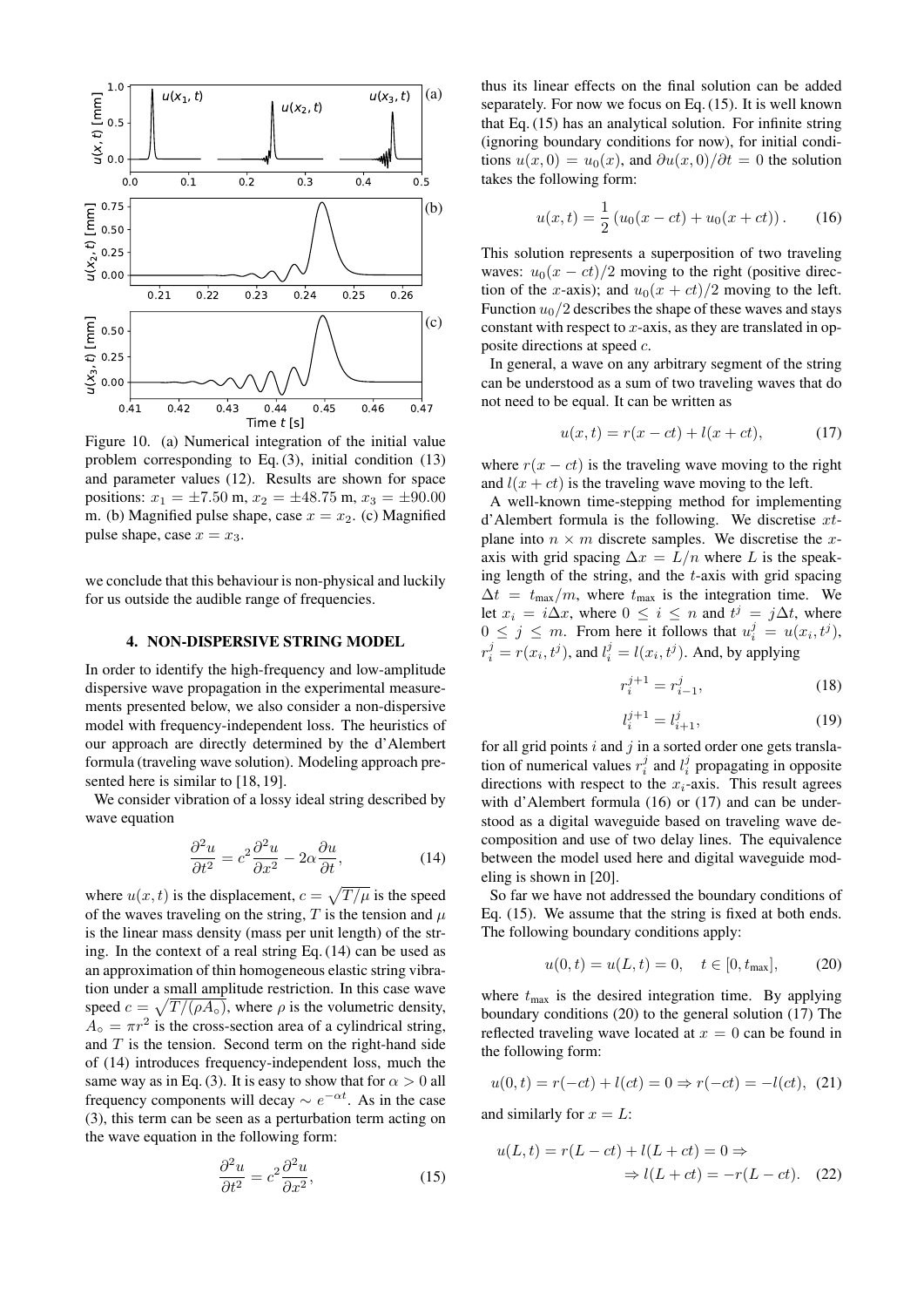<span id="page-5-3"></span>

Figure 11. (a) Output of the model based on Eq. [\(14\)](#page-4-2). (b) Experimental measurement. (c) Difference between model [\(14\)](#page-4-2) and the experiment.

These results are discretised according to the discretisation scheme discussed above. The traveling wave [\(21\)](#page-4-7) reflected from the left boundary at  $x = 0$  is

<span id="page-5-1"></span>
$$
r_0^j = -l_0^j, \quad j \in [0, m], \tag{23}
$$

and the traveling wave [\(22\)](#page-4-8) reflected from the right boundary at  $x = L$  is

<span id="page-5-2"></span>
$$
l_n^j = -r_n^j, \quad j \in [0, m]. \tag{24}
$$

In order to obtain the resulting string displacement  $u_i^j$ , for the selected initial and boundary conditions, a superposition of traveling waves  $(18)$ ,  $(19)$ ,  $(23)$ , and  $(24)$  is found in accordance with general solution [\(17\)](#page-4-5)

$$
u_i^j = r_i^j + l_i^j, \quad i \in [0, n], \ j \in [0, m]. \tag{25}
$$

Finally, there remains the question of loss introduced in [\(14\)](#page-4-2). Since loss is  $\sim e^{-\alpha t}$  in the continuous domain and in the discrete domain  $\sim e^{-\alpha j \Delta t}$  we update [\(18\)](#page-4-9) and [\(19\)](#page-4-10) to

$$
r_i^{j+1} = r_{i-1}^j e^{-\alpha j \Delta t / j} = r_{i-1}^j e^{-\alpha \Delta t}, \qquad (26)
$$

$$
l_i^{j+1} = l_{i+1}^j e^{-\alpha j \Delta t / j} = l_{i+1}^j e^{-\alpha \Delta t}.
$$
 (27)

### 5. RESULTS AND DISCUSSION

<span id="page-5-0"></span>Figure [5](#page-2-1) shows the experimental set-up schematically. The following values of parameters were used: speaking length of the string  $L = 0.65$  m; fundamental frequency  $f_0 =$ 196.36 Hz; excitation point for triangular initial condition  $x = x_e = 0.25L = 0.163$  m; initial amplitude  $A = 1.76$ mm; loss parameter  $\alpha = 1.1$  s<sup>-1</sup>. All time and frequency domain results are shown or calculated for string displacement  $u(x_m, t)$  where measurement point  $x_m = 0.41L$ 0.266 m. The spectrograms and power spectra are calculated using the Fast Fourier Transform algorithm. In calculating spectrograms a sliding window approach, in combination with the Hanning window function are used. Here,

<span id="page-5-4"></span>

Figure 12. Magnified time-series of the results shown in Fig. [11.](#page-5-3) Model [\(14\)](#page-4-2) output shown with the black line, the experiment shown with the red and the difference with the blue line. (a) First 25 ms of vibration. (b) Last 25 ms of vibration. (c) Magnification of the convex valleys of the signals shown in Fig. [11](#page-5-3) displayed for  $5 \le t \le 35$  ms.

window size is 70 ms and window overlap value is 20% of the window size. The Short Time Fourier Transform (STFT) spectrogram is calculated using window size 1.4 ms and the overlap value is 95%.

Figures [11](#page-5-3) and [12](#page-5-4) show the time domain results. A comparison of the simulated vibration, based on model [\(14\)](#page-4-2), to the experiment is shown for the first 200 ms of vibration. The presented waveforms match up relatively well, given the simplicity of the model [\(14\)](#page-4-2), especially at the beginning of the vibration. The differences between the presented results (blue lines) are growing with the passage of time which means that all processes not described by model [\(14\)](#page-4-2) are progressively accumulating. We remind that the dispersion is a progressively accumulating phenomenon. Naturally, we consider two candidates for these unidentified processes: the anomalous dispersion, and the frequency-dependent loss as described by the more realistic full model [\(3\)](#page-2-3).

Let us consider the possibility of dispersion. We assume that the experimental data has losses similar to [\(10\)](#page-3-6) of full model [\(3\)](#page-2-3). The losses associated with the large wavenumbers (see Fig. [7\)](#page-3-2), remain non-dominating for the first periods of vibration, in fact, that is clearly evident in Fig. [12a](#page-5-4) where the model [\(14\)](#page-4-2) is almost equal to the experiment. Small differences are present only for the discontinuous edges of the peaks and valleys of the modeled time-series. Not surprisingly, these regions are associated with extremely large wavenumbers  $\kappa$ . As long as we focus on the regions in-between the pointy edges, the losses should be minimal, especially for  $t \ll 1$ . Figure [12c](#page-5-4) shows the experimental evidence of the anomalous dispersion. The evolution of the vibration is qualitatively similar to the result shown in Fig. [10.](#page-4-1) A dispersive high-frequency oscillating tail emerges from the right-hand side of the signal's valley and propagates to the left. This happens for every succeed-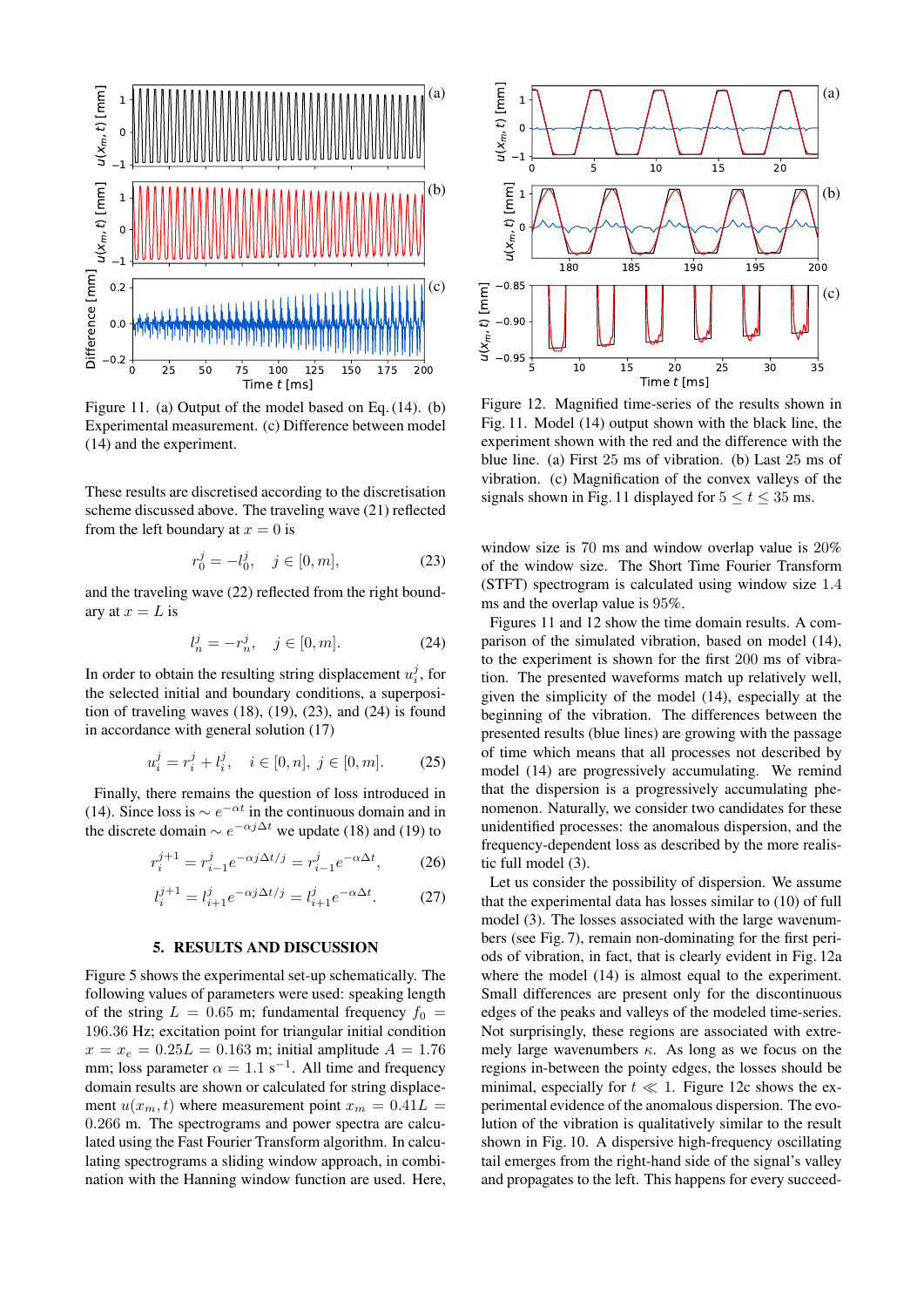<span id="page-6-1"></span>

Figure 13. (a) Modeled time-series [\(14\)](#page-4-2) and the corresponding spectrogram. (b) Time-series and spectrogram of the experiment. (c) Power spectra of the above signals. Spectral centroids are indicated by the dash-dotted lines.

ing period with the oscillation amplitude becoming progressively larger. Although, the geometry (boundary conditions) of the problem discussed here compared to the one shown in Fig. [10](#page-4-1) is different the conclusions regarding the leading high-frequency tail evolution still hold.

Figure [13](#page-6-1) shows the frequency domain results. At the beginning of the vibration partial contents of the modeled signal [\(14\)](#page-4-2), in comparison to the experiment, has higher peaks for  $f \ge 1$  kHz. This is most likely due to a combination of the absence of the frequency-dependent attenuation in model [\(14\)](#page-4-2) and the unrealistic discontinuities present in the initial condition shown in Fig. [5.](#page-2-1) The decay rate of high-frequency partials, as seen on the spectrograms, is greater for the experimental result which agrees with the dispersion analysis of full model [\(3\)](#page-2-3). No obvious highpower inharmonic partials are visible in the power spectra shown in Fig. [13c](#page-6-1). The identified dispersive wave features present in the experimental data are extremely weak due to the low bending stiffness of the thin guitar string used in the experiment. Additionally, the dispersion is also masked by the frequency-dependent losses. The attenu-

<span id="page-6-2"></span>

Figure 14. (a) Magnified time-series of the difference between the model [\(14\)](#page-4-2) and the experiment shown in Fig. [11c](#page-5-3). (b) STFT spectrogram of the above signal.

ation is particularly overwhelming for large wavenumber modes, associated with our dispersive oscillating leading tail. This means that with the passage of time, the highfrequency oscillations simply decay much faster compared to the low-frequency modes.

Figure [14](#page-6-2) shows another line of evidence for the existence of dispersion. It presents the STFT spectroscopic analysis of the difference signal shown in Fig. [11c](#page-5-3). This way of visualising effects of dispersion was suggested by Woodhouse [\[21\]](#page-7-17). The window size of 1.4 ms is related to the highest partial present in the signal ( $\approx$  7 kHz). The distinct vertical "formants" can be seen slanting to the left. This result in combination with the time domain result shown in Fig. [12c](#page-5-4) indicates that high-frequency wave components arrive sooner in comparison to the low-frequency ones.

It is natural to treat the numerical approach presented in Sec. [4](#page-4-0) as a digital waveguide and apply digital filters to the traveling waves [\(18\)](#page-4-9) and [\(19\)](#page-4-10). All-pass dispersive filters could be used to tune our time-stepping model to the experimental data and thus synthesise realistic sounds [\[22–](#page-7-18)[24\]](#page-7-19). If one wishes to remain true to the full model [\(3\)](#page-2-3) it is possible to derive a digital filter based on it. Bensa *et al.* in [\[6\]](#page-7-2) show how one can relate the full model to a digital waveguide structure using dispersion relations [\(10\)](#page-3-6) and [\(11\)](#page-3-7).

### 6. CONCLUSIONS

<span id="page-6-0"></span>This paper presented results of the experimental study of dispersive wave propagation on guitar strings. The evidence of the dispersion was found and presented. Unsurprisingly, the effect was minor but definitively present.

The high-resolution experimental data of the string displacement was gathered using the video-kymographic highspeed imaging. The experimental data was then compared against the non-dispersive model described by Eq. [\(14\)](#page-4-2) that was used to identify dispersive features present in experimental data, and to distinguish them from other effects, such as frequency-dependent dissipation shown to be prominent in the more realistic model described by Eq. [\(3\)](#page-2-3).

The video-kymographic experimental method presented here has proven to be highly reliable for our purposes. We